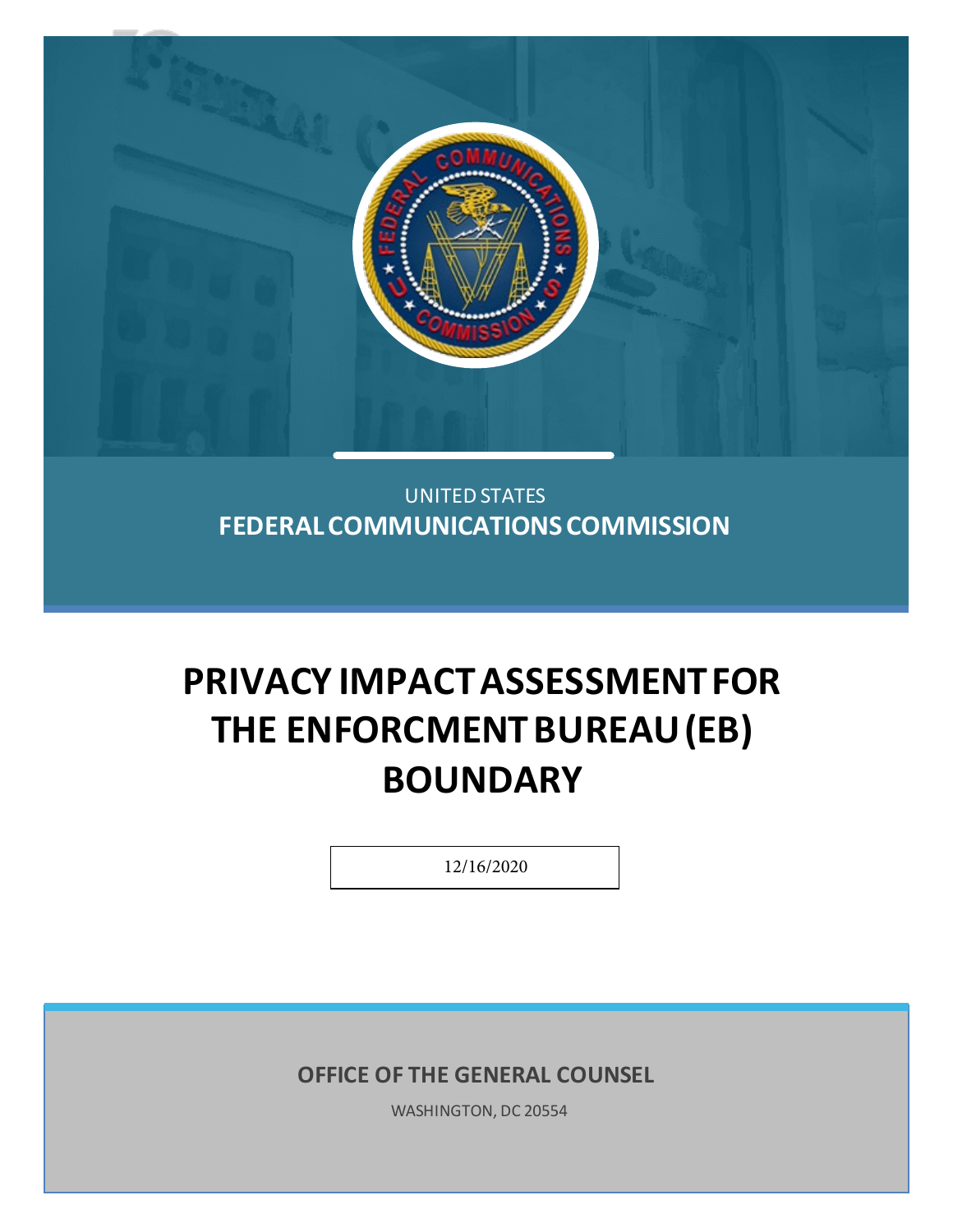

# **Record of Approval**

| <b>Document Approval</b>                                                                                                                                                                                         |            |                                           |  |  |  |  |
|------------------------------------------------------------------------------------------------------------------------------------------------------------------------------------------------------------------|------------|-------------------------------------------|--|--|--|--|
| <b>Privacy POC</b>                                                                                                                                                                                               |            |                                           |  |  |  |  |
| <b>Printed Name: Bahareh Moradi</b>                                                                                                                                                                              |            | Privacy Legal Advisor, OGC                |  |  |  |  |
| <b>Approval Structure</b>                                                                                                                                                                                        |            |                                           |  |  |  |  |
| <b>Printed Name: Margaret Drake</b>                                                                                                                                                                              |            | <b>Senior Agency Official for Privacy</b> |  |  |  |  |
| Signature:                                                                                                                                                                                                       | Date       |                                           |  |  |  |  |
| Digitally signed by Margaret E Drake<br>DN: cn=Margaret E Drake, o=Federal<br>Margaret E Drake Communications Commission, ou=Privacy,<br>email=margaret.drake@fcc.gov, c=US<br>Date: 2020.12.16 15:28:37 -05'00' | 12/16/2020 |                                           |  |  |  |  |

## **Record of Approval**

| Date | <b>Description</b> | <b>Author</b> |
|------|--------------------|---------------|
|      |                    |               |
|      |                    |               |
|      |                    |               |
|      |                    |               |
|      |                    |               |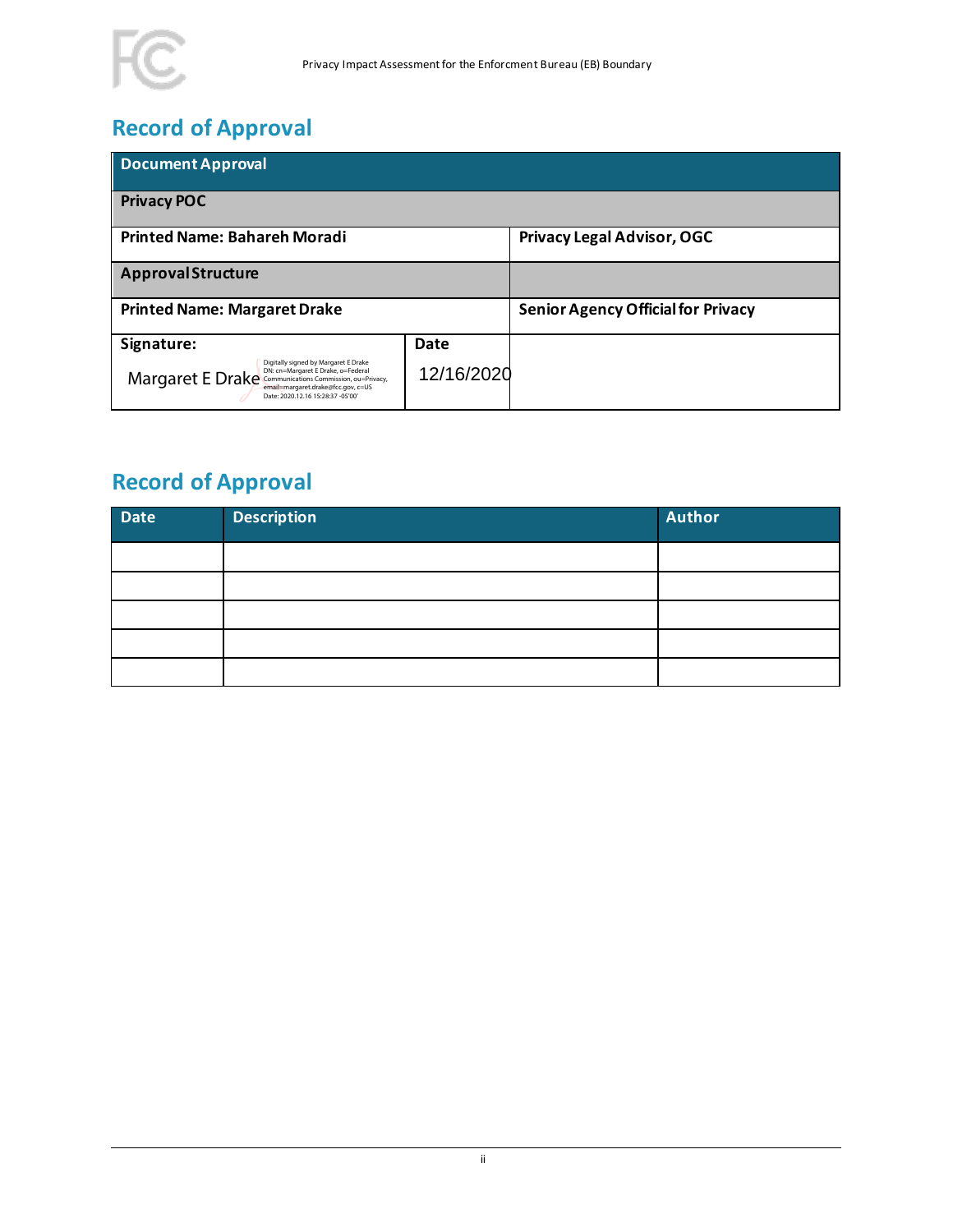# FC<br>Table of Contents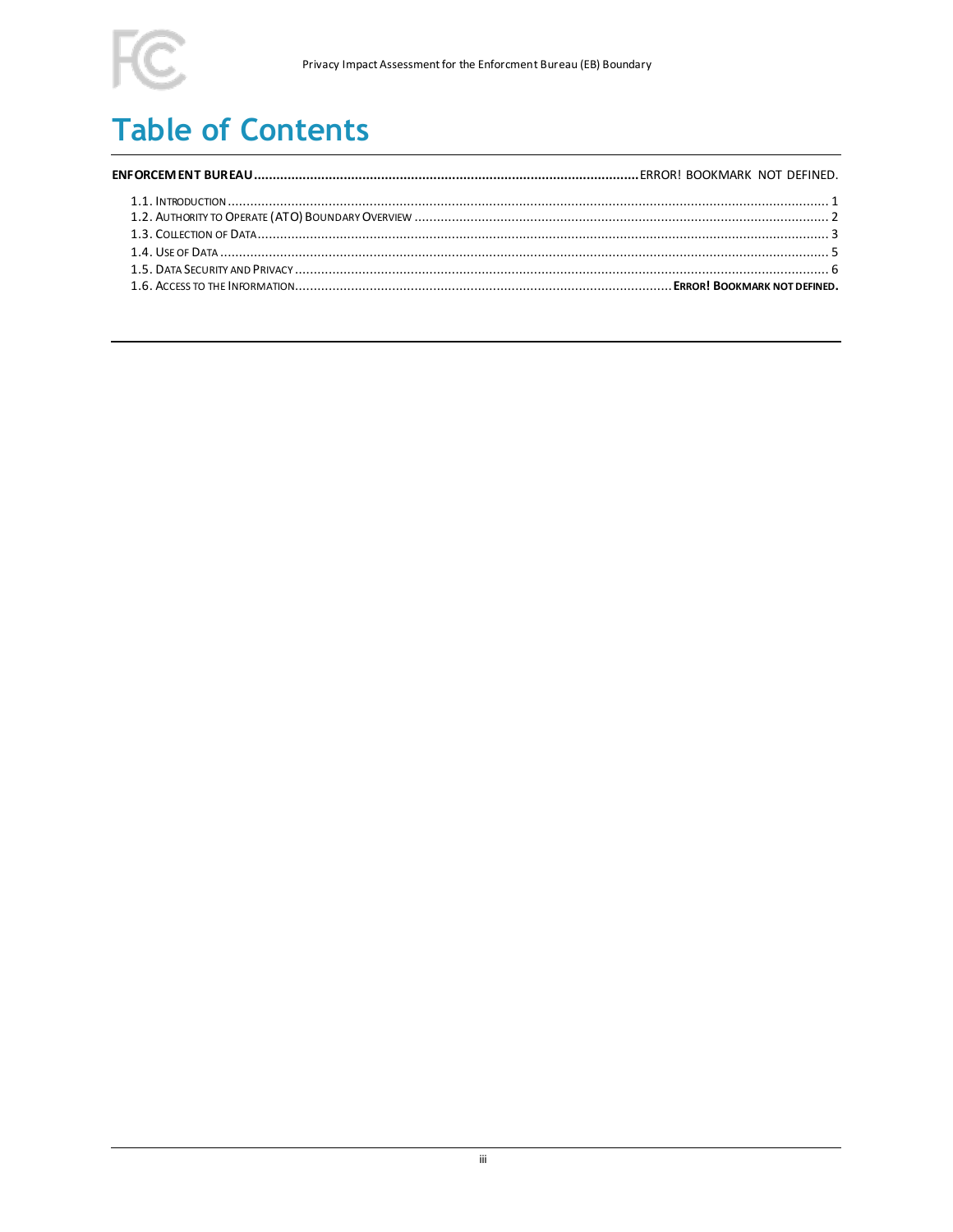### **Enforcement Bureau**

#### <span id="page-3-0"></span>**1.1. Introduction**

Section 208 of the E-Government Act of 2002[1](#page-3-1) requires agencies to conduct a **Privacy Impact Assessment (PIA)** whenever they procure or develop an information technology system that will collect, maintain, or disseminate information about individual people. The PIA must document how the system will use information it collects about individuals and, unless it contains classified or sensitive information, it must be made available to the public. The PIA was intended to be a tool for agencies to protect personal information throughout a technology system's life cycle. The Office of Management and Budget (OMB) has commented: "*In general, PIAs are required to be performed and updated as necessary where a system change creates new privacy risks.*"[2](#page-3-2)

The FCC is subject to the requirements of the E-Government Act and is committed to identifying and addressing privacy risks whenever it develops or makes changes to its information systems. The questions below explore important privacy issues identified in the Act and in later guidance by the Office of Management and Budget (OMB) and the National Institute of Standards and Technology (NIST). A longer discussion of the FCC's PIA policies can be found in Chapter 9 of the FCC's Privacy Act Manual (FCC Inst. 1113.1).

System owners, in collaboration with the Information System Security Officers (ISSOs)should complete the **Initial Privacy Assessment (IPA)** prior to filling out the PIA. The FCC Senior Agency Official for Privacy (SAOP) usesthe IPA to determine whether a system will collect the kind of information that would make it subject to the requirements of Section 208, including a PIA. A PIA should not be completed until an IPA is completed and the SAOP makes a determination..

If you have any questions, please contact the Privacy Team at privacy@fcc.gov.

<span id="page-3-1"></span><sup>1</sup> 44 U.S.C. § 3501 note.

<span id="page-3-2"></span><sup>2</sup> OMB Memorandum No. M-03-22 (Sep. 26, 2003), [https://www.whitehouse.gov/sites/whitehouse.gov/files/omb/memoranda/2003/m03\\_22.pdf.](https://www.whitehouse.gov/sites/whitehouse.gov/files/omb/memoranda/2003/m03_22.pdf)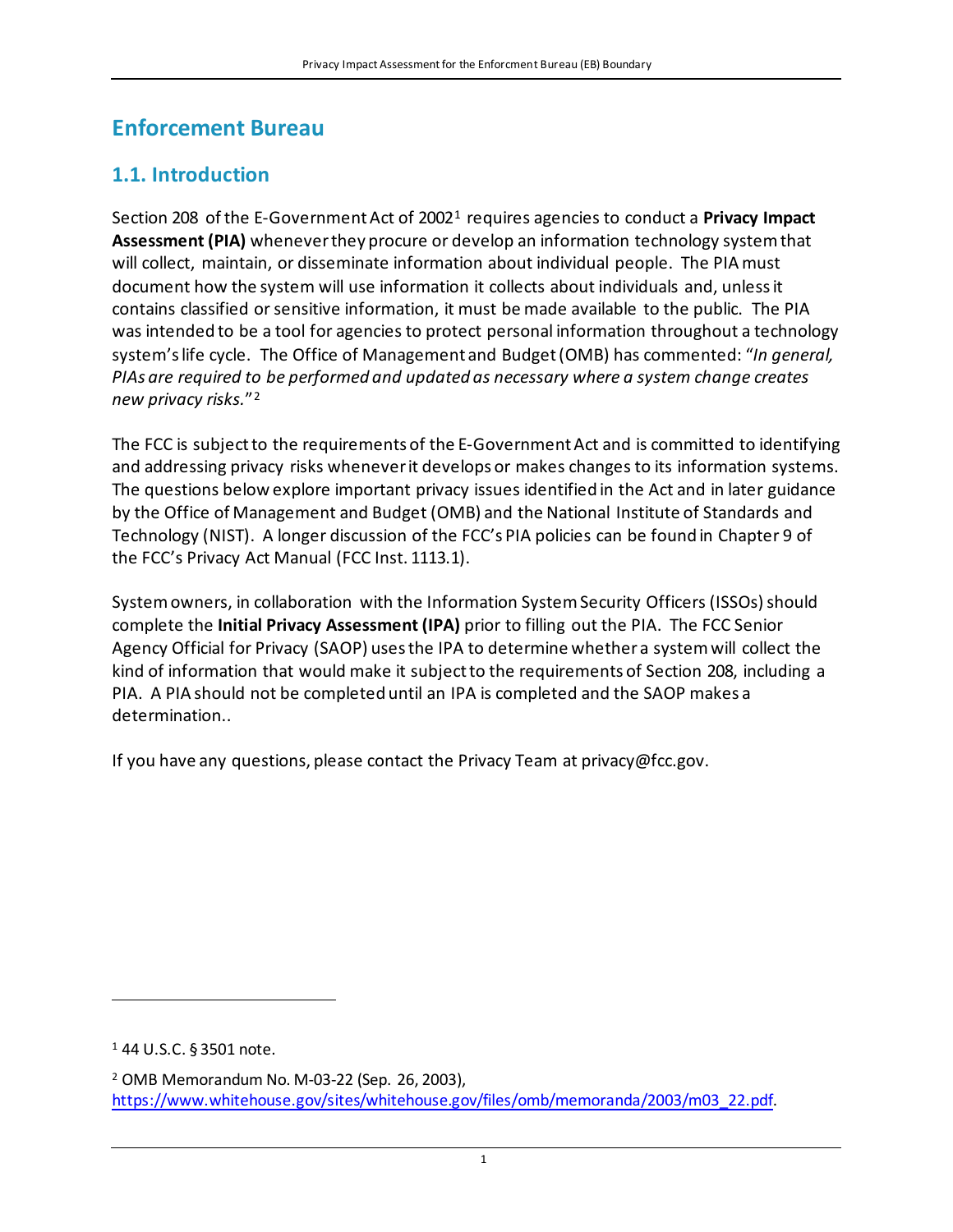#### <span id="page-4-0"></span>1.2. Authority To Operate (ATO) Boundary Overview

For each IT system that resides within the ATO Boundary, please use the table below to provide the system name, a brief description of the what the system does, whether it contains Personally Identifiable Information (PII) and a brief description of the PII (if applicable), the applicable System of Records Notice, the legal authorities to collect and maintain the PII, and whether the PII is shared with other systems (internal or external).

Please copy the table as necessary to complete the information for each system within the boundary.

#### **INFORMATION ABOUT THE SYSTEM**

NAME OF THE SYSTEM

Enforcement Bureau Activity Tracking System (EBATS)

DOES THE SYSTEM CONTAIN PII?

Yes

PLEASE PROVIDE A BRIEF DESCRIPTION OF THE PII (IF APPLICABLE)

Name, contact information, and other forms of PII may be collected and maintained in the system because of its investigatory and enforcement purposes.

IN WHAT SYSTEM OF RECORDS (SORN) IS THE INFORMATION CONTAINED (IF APPPLICABLE)?

FCC/EB-5, Enforcement Bureau Activity Tracking System, 75 Fed. Reg. 77872 (Dec. 14, 2010)

WHAT ARE THE LEGAL AUTHORITIES FOR THE COLLECTION OF THIS PII?

47 U.S.C. 301, 303, 309(e), 312, 315, 318, 362, 386, 501, 502, 503, 507, and 510.

DOES THIS SYSTEM SHARE THE PII WITH OTHER SYSTEMS? No.

#### **A. Is this a new ATO Boundary or an existing ATO Boundary?**

☐ New Boundary

 $\boxtimes$  Existing Boundary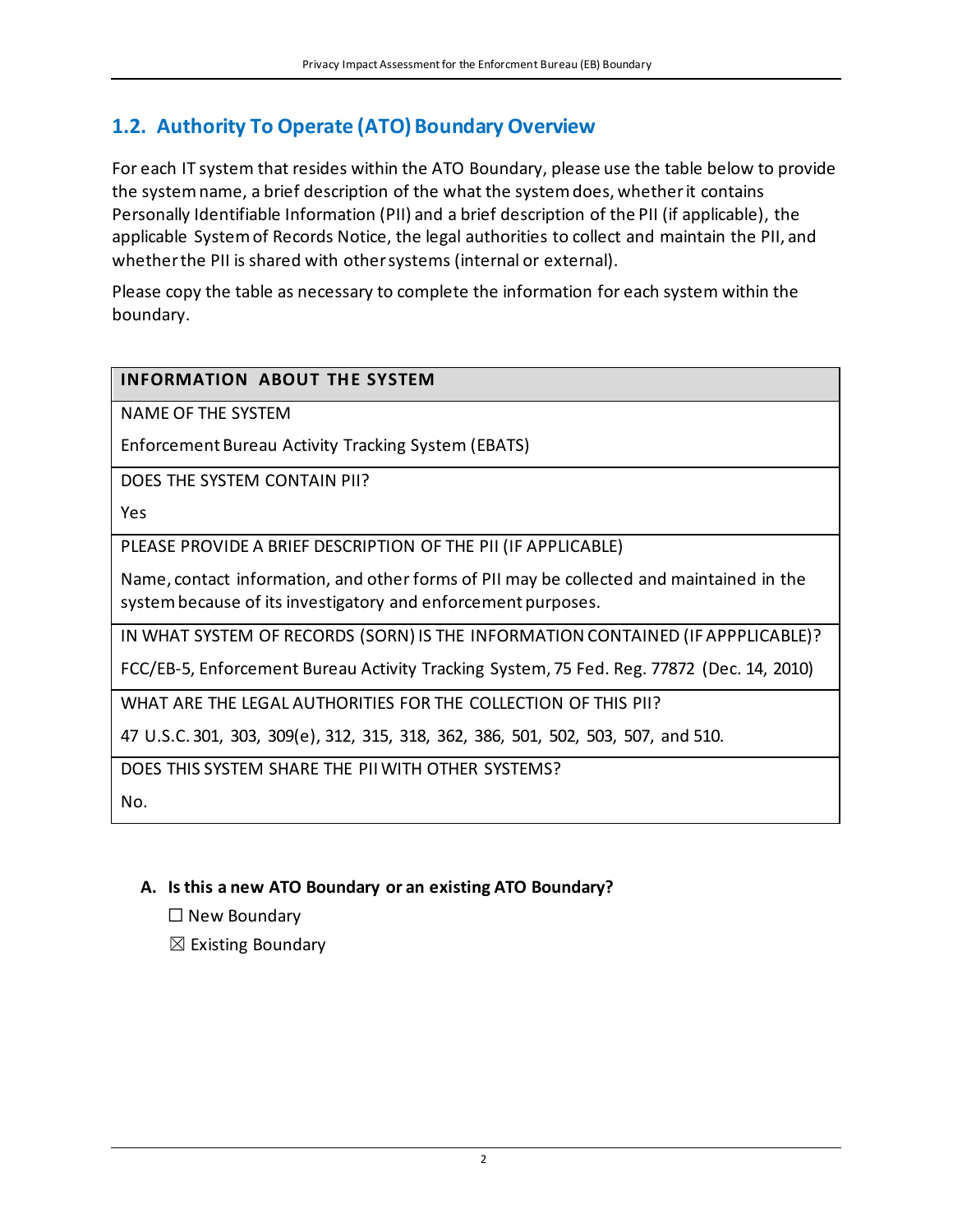#### **B. If the ATO Boundary is/will consist of cloud-based computing system(s),[3](#page-5-1) please check the box that best describes the service the FCC receives/will receive from the cloud computing provider:**

 $\boxtimes$  The FCC uses provider-supported application/s on the provider's cloud network (Software as a Service or SaaS) [list applicable system(s)]

 $\Box$  The FCC has deployed application/s on the provider's cloud network and the provider supports the applications (Platform as a Service or PaaS) [list applicable system(s)]

 $\Box$  The FCC has deployed its own application/s on the cloud network and controls how these application/s are configured and operate (Infrastructure as a Service or IaaS) [list applicable system(s)]

#### **C. If the IT systems in the ATO Boundary are in the cloud, are the they FedRAMP certified?**

 $\boxtimes$  Yes, all the IT systems are FedRAMP certified  $\Box$  No, none, or only some, of the IT systems are FedRAMP certified

#### <span id="page-5-0"></span>**1.3. Collection of Data**

**A. Please explain why it is necessary to collect PII to carry out the purpose of each of the system(s) that maintain PII within this Boundary.**

The Enforcement Bureau (EB) is the primary FCC unit responsible for enforcing the provisions of the Communications Act, the Commission's rules, orders, and various licensing terms and conditions. The only system within the EB Boundary is EBATS, which EB uses to track its activity and manage its documents related to its enforcement mission.

**B. For each system within this Boundary, will this PII be collected from individuals themselves, or from third-parties? If collected from individuals themselves, link to the**

<span id="page-5-1"></span><sup>3</sup> *See* NIST, *The NIST Definition of Cloud Computing*, Special Pub. No. 800-145 (Sep. 2011), [https://csrc.nist.gov/publications/detail/sp/800-145/final.](https://csrc.nist.gov/publications/detail/sp/800-145/final)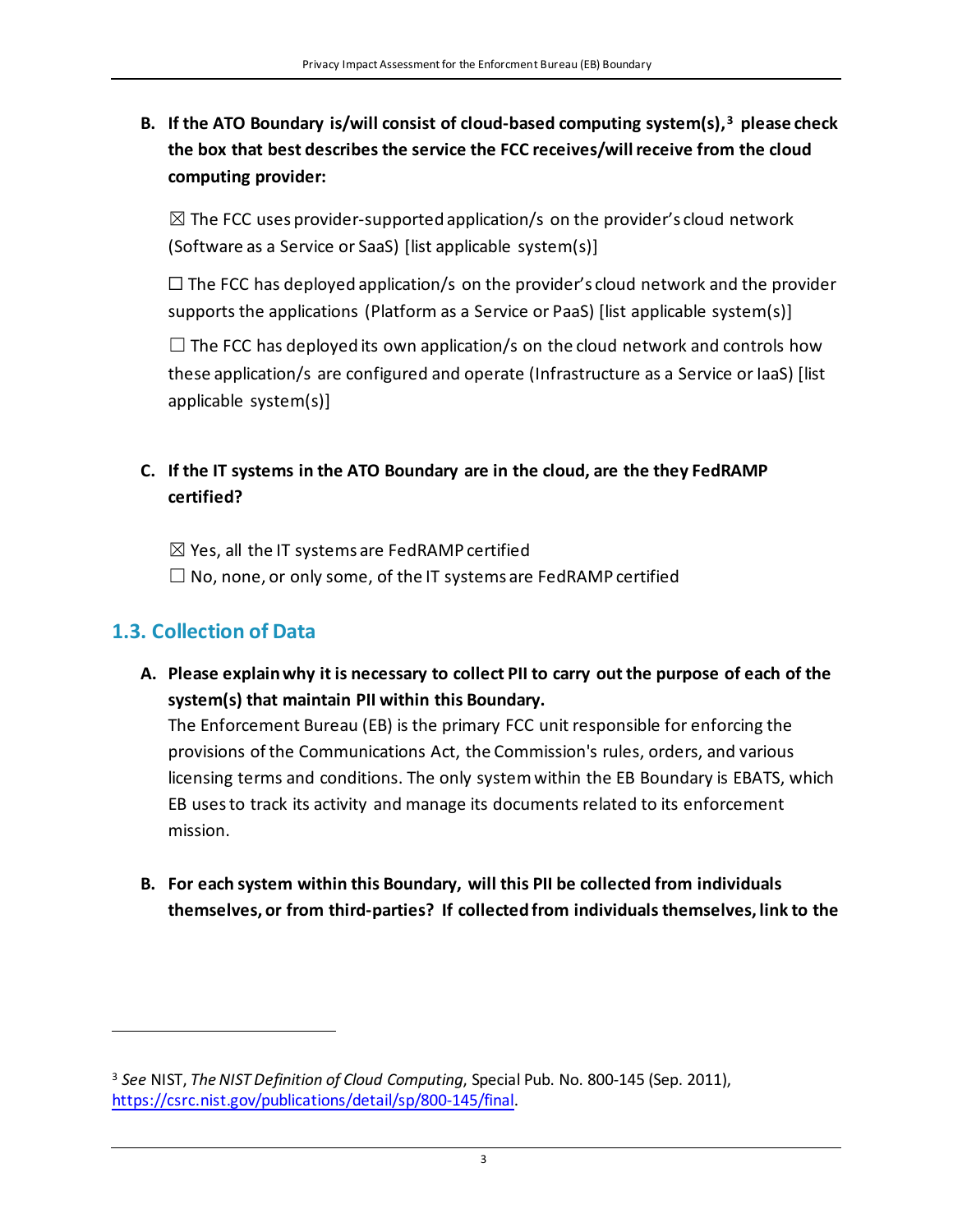#### **Privacy Act Statement[4](#page-6-0) for each system that is included with the online or paper form the system(s) use(s)to collect the PII.**

EBATS does not collect PII directly from the public; however, information provided by and pertaining to members of the public may be retained in the system. For example, members of the public may report an alleged violation of the Commission's rules using the FCC's informal complaint intake portal, the Consumer Help Center (CHC). These consumer complaint data migrate into EBATS for investigation and possible enforcement action. EB staff may also enter data and upload evidence that has been created or obtained in connection with EB's investigatory and enforcement activities. In the course of EB investigations, information may be collected from law enforcement sources, directly from individuals, or from third parties.

#### **C. What steps is the FCC taking to limit the collection of PII to only that which is necessary?**

The information collected is no greater than what is required to support EB investigations of alleged rule violations and the referral of any potential violations that are revealed throughout the course of the investigation. EB does not request information that exceedsthe buden of proof required to legally support a finding of a rule violation or beyond the issues identified during the investigation.

#### **What steps will the FCC take to make sure this PII is accurate, complete, and up-todate?**

If EB relies upon information and documents that contain PII, both EB staff and managers evaluate and validate the accuracy and completeness of these data. If necessary, EB will verify these data against other sources and public records.

#### **1.4. Use of the Data**

**A. Please explain the data flow, including whether the PII will be ingested from, or shared with, another system. Are internal connections reflected in the Cyber Security Asset Management tool (CSAM)? Are Information Sharing Agreements (ISAs) in CSAM for external connections?**

EBATS receives informal consumer complaint data from the FCC's Consumer & Governmental Affair Bureau's intake system, CHC, as well as the FCC's Public Service

4

<span id="page-6-0"></span><sup>4</sup> A Privacy Act Statement must inform individuals about (1) the authority to solicit information, (2) the principal purpose(s) for collecting the information, (3) the routine uses for disclosing the information, and (4) whether providing the information is mandatory or voluntary.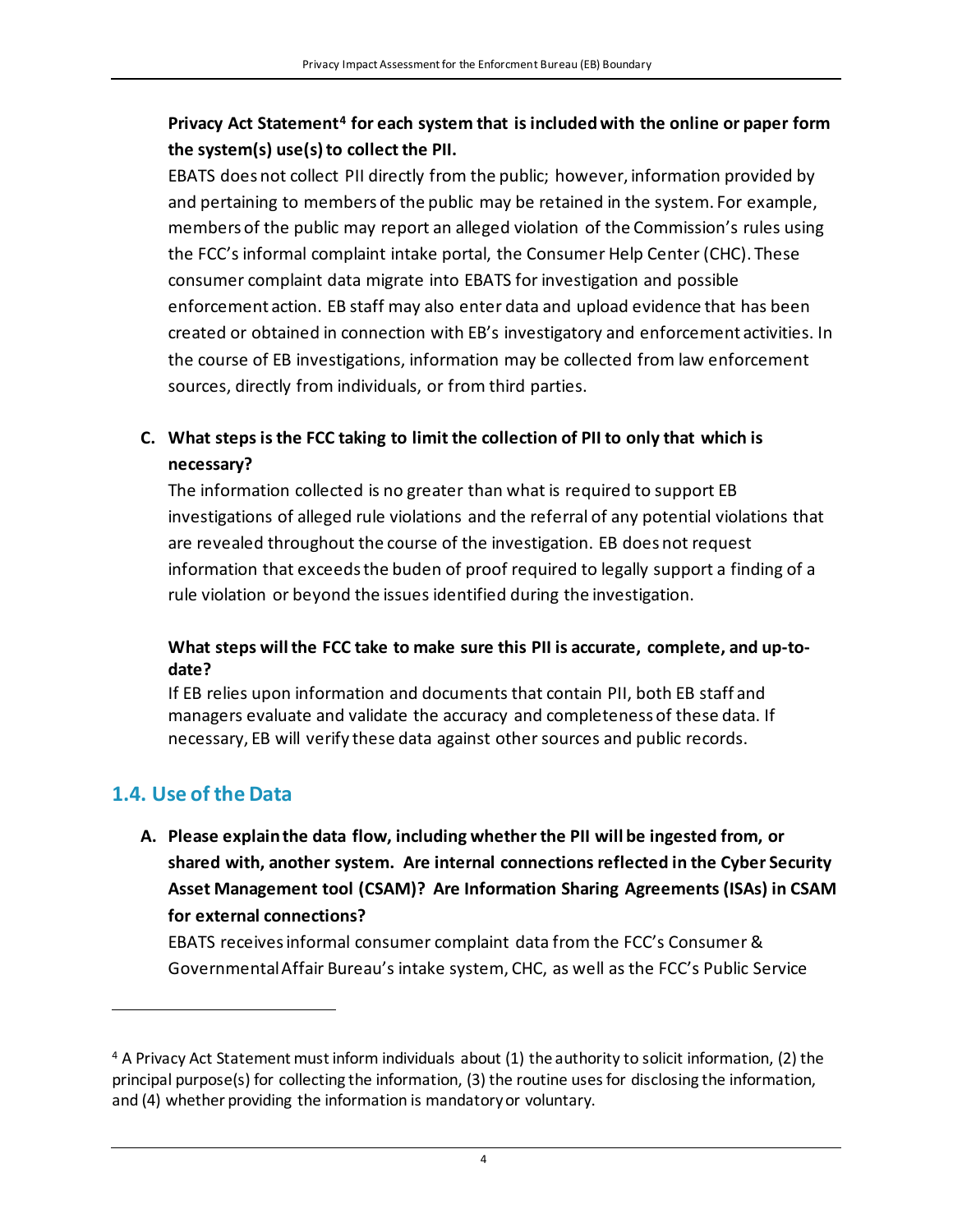Interference/Enterprise Service Interference (PSIX/ESIX) systems. The connections are currently not reflected in CSAM. EBATS does not share data with other systems.

- **B. Will the information be shared with third-parties as part of the operations of the information system (e.g., through an application programming interface or "API")?** Extracts of some information may be shared through a manual process with other law enforcement organizations to support ongoing investigations. No API exists to share data from EBATS.
- **C. How long will the PII be retained and how will it be disposed of?** EBATS is subject to records schedule DAA-0173-2014-0002.

#### <span id="page-7-0"></span>**1.5. Data Security and Privacy**

**A. What are the system's ratings for confidentiality, integrity, and availability?**

| Confidentiality | $\_\_$ High | Moderate     | Low |
|-----------------|-------------|--------------|-----|
| Integrity       | _High       | _X__Moderate | Low |
| Availability    | __High      | X Moderate   | Low |

**B. Discuss the physical, administrative, and technical controls in place to protect the data in the system.**

The FCC protects its information resources with a dynamic set of security measures.  Some of these measures (e.g., network firewalls, physical security) protect the entire FCC enterprise, while other measures (e.g., user access restrictions, encryption) are applied to specific information systems, like those in the OIG Boundary. Following the risk-based policy established in the Federal Information Modernization Act (FISMA), the FCC applies more security measures (also known as security "controls") to information systems that present higher operational risks. Consistent with this policy, the FCC applies specific security controls to systems that collect and process PII.  A comprehensive list of the security and privacy controls the FCC may apply to its information systems can be found in National Institute of Standards and Technology (NIST) Special Publication No. 800-53 (revision 4) [5,](#page-7-1) [https://csrc.nist.gov/publications/detail/sp/800-53/rev-4/final.](https://csrc.nist.gov/publications/detail/sp/800-53/rev-4/final)

<span id="page-7-1"></span><sup>5</sup> NIST published revision 5 of SP No. 800-53 in September 2020. OMB Circular A-130 instructs federal agencies to "meet the requirements of, and be in compliance with, NIST standards and guidelines within one year of their respective publication dates," for legacy systems. OMB Circular A-130, App. I, atI-16.